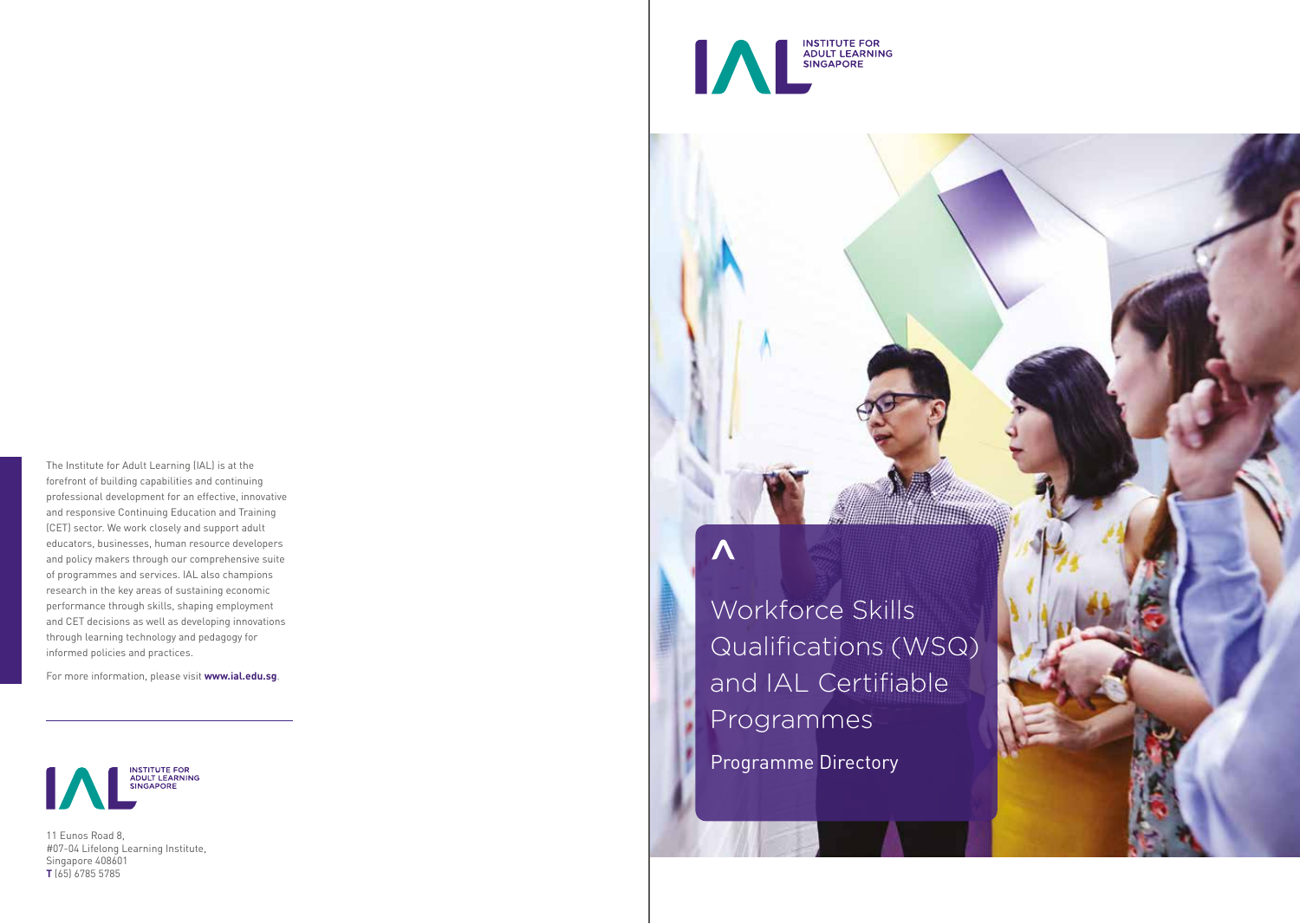11

 $\overline{\phantom{0}}$ 

We want to empower every Singaporean to succeed in the future economy. This is why we need to support and enable our workforce to acquire the skillsets that can help them thrive in new and emerging industries. This will not be a one-off exercise. It is a journey, a movement and something that we have to work hard on year after year. These skillsets must continue to be refreshed and updated throughout the worker's career, so that our workforce and workers are always nimble and competitive.

#### **MR CHEE HONG TAT**

Senior Minister of State (Ministry of Trade and Industry & Ministry of Education) In his Opening Address at the Adult Learning Symposium 2018

"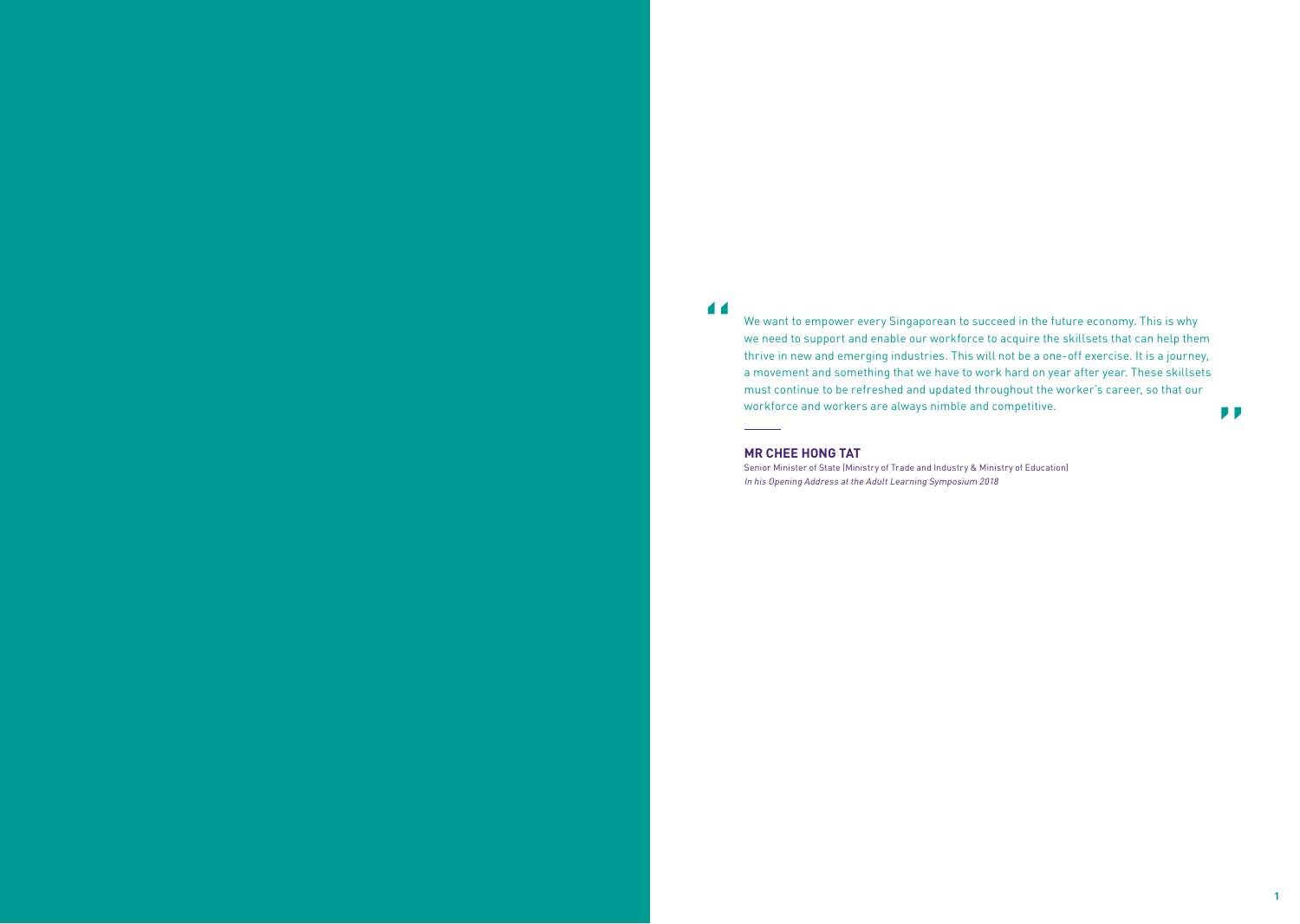Strengthening Capabilities in Training & Adult Education

Here's an overview of the various programmes and initiatives offered by IAL to ensure the success of your Training and Adult Education journey. Develop critical and emerging skills as well as deepen existing skills to stay relevant and grow professionally.



### **Adult Education**

Individuals who are involved in direct activities of development and training for the continuing education and training of the workforce – as a primary or secondary function.

| Assessor                                 | Courseware Developer          | Curriculum Lead              |  |
|------------------------------------------|-------------------------------|------------------------------|--|
| Learning Consultant/Learning Solutionist | Learning Facilitator          | Learning Technology Designer |  |
|                                          |                               |                              |  |
| <b>GENERIC SKILLS:</b>                   | <b>TECHNICAL SKILLS:</b>      |                              |  |
|                                          |                               |                              |  |
| Computational Thinking                   | Emerging Technology Synthesis |                              |  |
| Digital Literacy                         | Group Dynamics Facilitation   |                              |  |
| Leadership                               | Learning Experience Delivery  |                              |  |
| ■ Sense Making                           | Learning Solution Design      |                              |  |

#### **OUR MAIN PROGRAMMES:**



### **Learning Management**

Individuals who are involved in running a training institution or department as their primary role.

#### **YOU ARE A/AN:**

| Centre Director / Head of Institute                      | Learning and Operations Manager                                       |  |  |  |
|----------------------------------------------------------|-----------------------------------------------------------------------|--|--|--|
| Learning Support Executive                               | Learning Systems Manager                                              |  |  |  |
|                                                          |                                                                       |  |  |  |
| <b>TECHNICAL SKILLS:</b>                                 |                                                                       |  |  |  |
| <b>Business Environment Analysis</b>                     |                                                                       |  |  |  |
| <b>Business Opportunities Development</b>                |                                                                       |  |  |  |
| Organisational Strategising                              |                                                                       |  |  |  |
| Research Data Analysis                                   |                                                                       |  |  |  |
| Stakeholder Engagement and Management<br>and many more.* |                                                                       |  |  |  |
|                                                          |                                                                       |  |  |  |
|                                                          | <b>WSQ Specialist Diploma in Education Quality Management (SDEQM)</b> |  |  |  |

WSQ Workplace Trainer Programme (WTP)

\* Please refer to **Skills Framework for Training and Adult Education** publication for a full list of technical and generic competencies required for each role.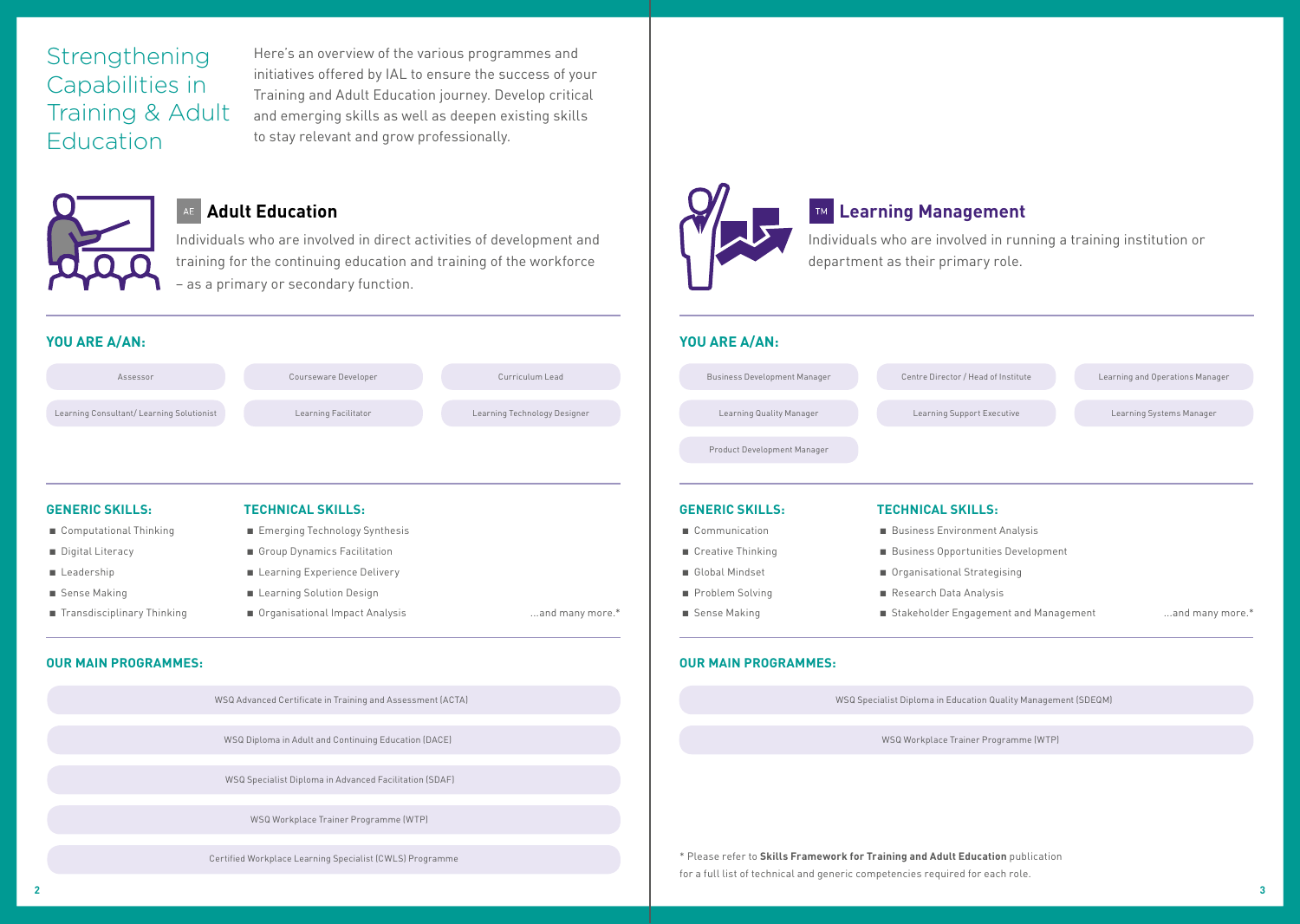## **Strengthening** Capabilities in Training & Adult Education

Here's an overview of the various programmes and initiatives offered by IAL to ensure the success of your Training and Adult Education journey. Develop critical and emerging skills as well as deepen existing skills to stay relevant and grow professionally.

### **BE CONNECTED**



#### **Adult Education Network (AEN)**

Join a community of professionals coming together to connect, collaborate and learn for continuing professional development and skills acquisition. Take advantage of preferential workshop rates, opportunities for networking, jobs and mentorship.

#### **Continuing Professional Development (CPD) Programmes**



Develop critical emerging skills to meet the professional demands of tomorrow. As AEN members, enjoy preferential rates for CPD programmes.









**LEARNING**

**TECH-ENABLED** 

**PEDAGOGICAL INNOVATION BUSINESS INSIGHTS**

**PRODUCTIVITY &** 



**WORKPLACE LEARNING**

#### **Special Interest Groups (SIG)**

Join a community of like-minded individuals who meet up to share, discuss and exchange best practices, perspectives and experiences in the focus areas.



**COACHING &** 







**MENTORING FACILITATION INSTRUCTIONAL DESIGN**



**TRAINING MANAGEMENT LEARNING TECHNOLOGY**

### **BE RECOGNISED**

#### **Adult Education Professionalisation (AEP)**

Be recognised for your pedagogical and professional excellence through the AEP initiative.

#### **Take advantage of these exclusive AEP benefits:**

**Invites to local company hosted visits**



**Invites to overseas learning journeys**



**information on jobs and** 

**Eligible for SkillsFuture Study Award**

Adult Education Fellow (AEF)





### **RESEARCH & INNOVATION**

#### **Centres of Research**

The IAL aims to provide a strong knowledge for practice development in the CET sector. These 4 research centres work together to facilitate projects, build research capability amongst practitioners, and serve as a conduit for funding and commissioning research. Underpinned by current knowledge and research, the centres also enable the sharing of international and local best practices.



### Centre for Learning & Performance

Centre for Innovation & Development Centre for **Skills, Performance** & Productivity

**Work & Learning** 



iN.LAB is set up to explore, collaborate and contribute to learning innovation within Singapore's Continuing Education and Training (CET) sector. iN.LAB provides not only the facilities, equipment and tools, but also educational programmes and networking opportunities to support your experimentations, collaborations and project works.

Centre for



Associate Adult Educator (AAE)

**practice opportunities**

Specialist Adult Educator (SAE)



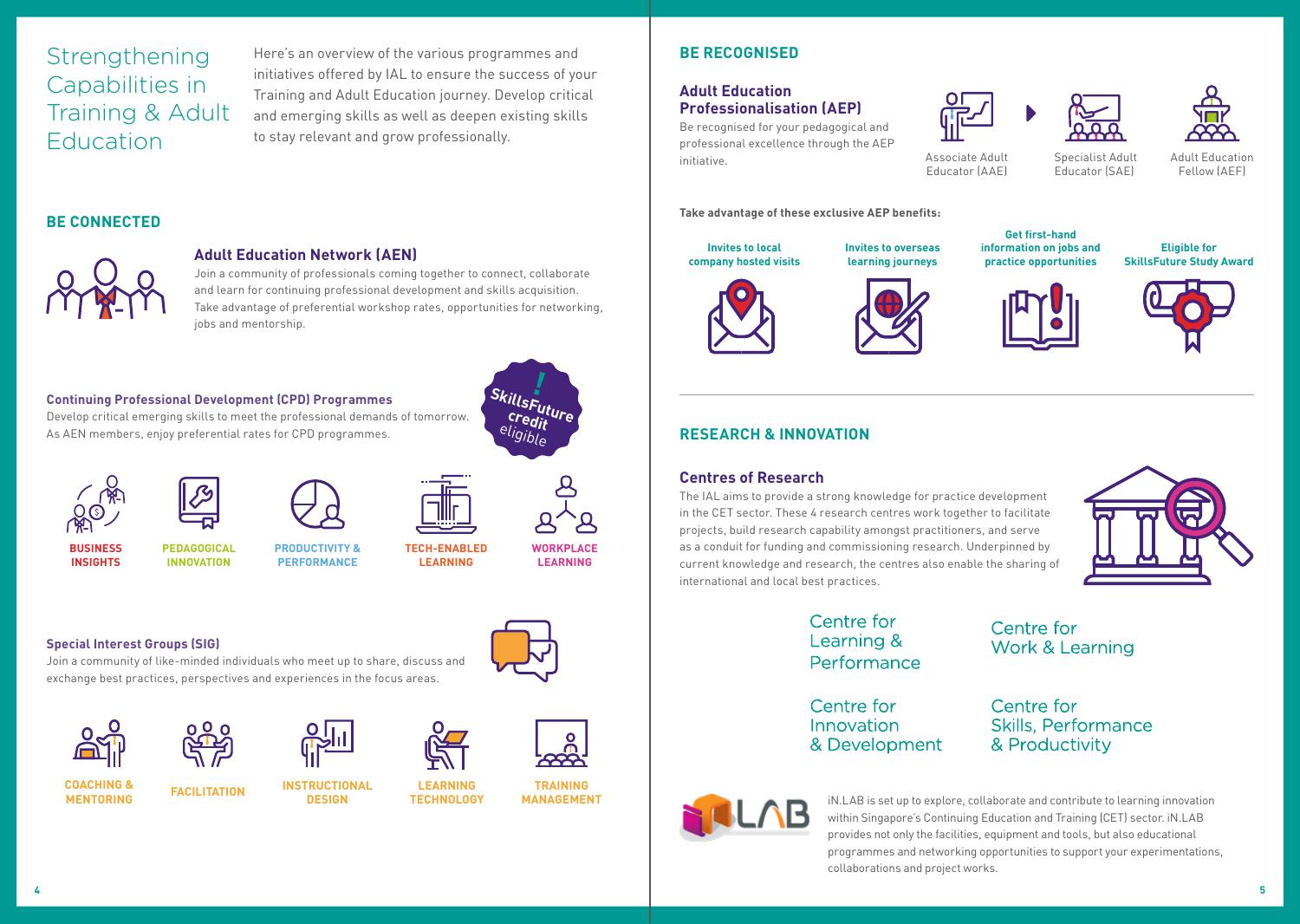



## **WSQ CERTIFICATE FOR** WORKPLACE TRAINER PROGRAMME (WTP)

If you've been nominated to be a trainer or assessor in your organisation, it's likely that you already have excellent job skills and knowledge. Imparting these abilities and 'know-hows' to others effectively may however, be challenging. The WSQ Workplace Trainer Programme (WTP) aims to solve these challenges, by arming you with competencies to effectively deliver training and assessment at a worksite.

You will be a much more effective trainer when you have the ability to come up with a learning plan and assessment records to support your training and assessment delivery.

This is a concise and succinct programme that is ideal for anyone who needs to rise up to the challenge of ensuring better transfer of learning at the workplace.

#### **GET MORE DETAILS AT**

#### **www.ial.edu.sg/wtp**

Q

#### **MODULES**

#### **Facilitate Workplace Learning**

**WP1** Design and develop a workplace learning plan and deliver a learning experience for a workplace setup.

#### **Assess Competence**

**WP2** Design and develop assessment records for a workplace learning plan, and deliver a competency-based assessment.



The programme will benefit you if you are:

- A supervisor, line-leader or manager who performs the role of a worksite trainer, coach or assessor
- A professional who wants to be more effective in learning transfer at the workplace



The programme is delivered as in-classroom training, with coaching sessions provided at the workplace where appropriate.

You will engage in discussions, facilitated activities, skills practice, and exchange of feedback for learning purposes.



Graduates of this programme will be able to:

- Design and deliver a workplace learning experience
- Deliver a competency-based assessment, which is aligned to the workplace learning plan



- Be employer-sponsored and given resource support, with your employer making available the relevant reference materials e.g. standard operating procedures, checklists and job aids. You also need to have your employer's permission to use your worksite to conduct workplace learning and assessment.
- Have good English proficiency (a 'Pass' grade in English language at lower secondary school level and above, or WSQ Workplace Literacy skills of Level 4 and above)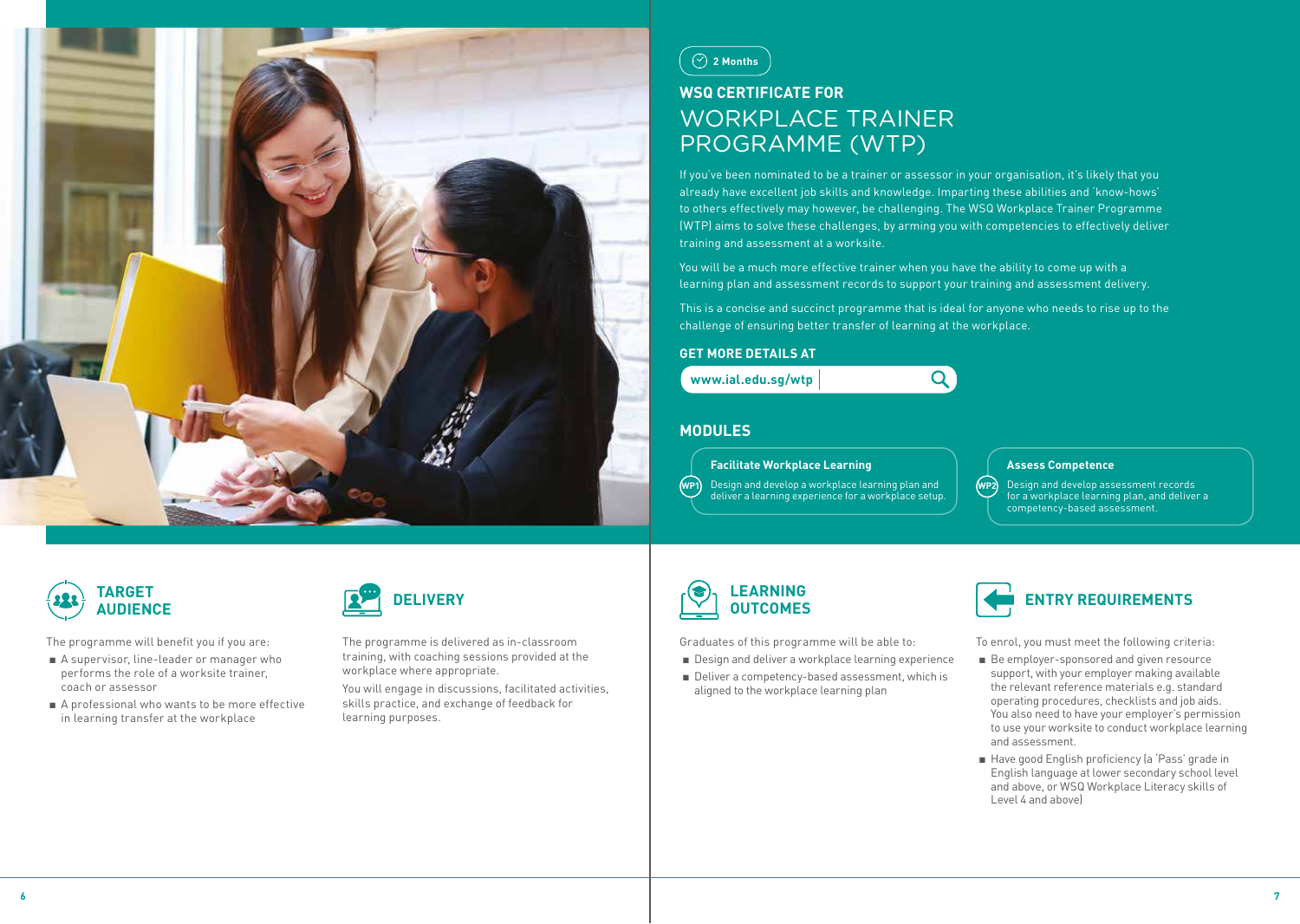



## **CERTIFICATE IN**  CERTIFIED WORKPLACE LEARNING SPECIALIST (CWLS) PROGRAMME

Awareness of Continuing Education and Training is at an all-time high – initiatives such as SkillsFuture and the Future Economy Council have made employers and businesses aware of the importance of skills mastery. As an experienced Training and Adult Education (TAE) practitioner, you're already benefiting from this, but can you take it even further?

The Certified Workplace Learning Specialist (CWLS) programme can help accomplished TAE practitioners take on roles in designing and developing workplace learning solutions, engaging and influencing enterprises and functioning as a workplace learning consultant. You will get to analyse real-world performance issues, and get hands-on experience implementing workplace learning interventions for actual businesses.

#### **GET MORE DETAILS AT**

**www.ial.edu.sg/cwls** 

#### **MODULES**

#### **Embark on the Workplace Learning Initiative (Diagnosis & Grant application)**

Diagnose learning and performance gaps in a business unit through quantitative and qualitative means. Gain practical pointers on putting together an effective enterprise grant application as part of your professional services. **WL1**

#### **Manage Performance at Work (Performance Management & Job Process Design)**

Gain a deeper understanding of:

- Essentials for successful recruitment and on-boarding new hires **WL2**
	- The performance management cycle and how it provides direction, support and worker performance accountability
	- Approaches for recognition and rewards

#### **Training on the Job**

Learn the importance of a well-designed Onthe-Job Training (OJT) in building a consistent, comprehensive workplace learning experience, and in bringing new hires from novices to competent employees. **WL3**

> Gain the skills to plan, develop, review and evaluate a structured OJT blueprint as a critical enabler of structured workplace learning and accelerating competence development.



To enrol, you must meet the following criteria:

- Attended a CWLS programme preview
- Obtained Certificate of Competence in the "Basics of Workplace Learning Design" offered under the IAL Adult Education Network, or completed the DACE elective module EM4 on 'Develop a Workplace Learning Plan'
- Possess at least 8 years of industry experience and 5 years of managerial/supervisory experience
- Knowledge and experience in needs analysis, project management, group facilitation, change management

#### **Managing Client Relationships**

Building rapport and trust with clients is critical in enterprise consultancy work. Learn foundational micro-skills e.g. inquiry, advocacy, active listening, conflict resolution and facilitation skills for more productive interaction with enterprise stakeholders.

#### **Evaluate Learning at Work**

Develop a sound and practical evaluation plan, indicators, data collection tools, and impact evaluation reports to assess efficacy of workplace learning solutions.

#### **Practicum Component**

**WL5**

**WL4**

Bring your knowledge into the real world successfully complete an enterprise project as a workplace learning specialist.

**TARGET AUDIENCE**

The programme will benefit you if you are:

■ An adult educator or human capital management practitioner looking to design and develop workplace learning solutions



The programme is delivered in a combination of self learning hours and in-classroom training, and leverages the use of technology. You will engage in facilitated activities, discussions, skills practice, and feedback exchanges for learning purposes.

Your learning is reinforced with a work-based project (practicum component) which will give you ample opportunity for skills practice to a deliver workplace learning solution.



 $\overline{Q}$ 

Graduates of this programme will be able to:

- Diagnose learning and performance issues, in relation to business needs
- Work with key stakeholders to create workplace solutions
- Facilitate implementation of solutions by enterprise stakeholders, track progress, and troubleshoot issues
- Evaluate the effect of the solutions, in relation to enterprise goals

**ENTRY REQUIREMENTS**



- Possess experience in adult training and development work in the last 5 years
- Enterprise consultancy experience is preferred
- Have excellent English proficiency (written and oral)
- Possess a diploma qualification and above, and qualifications related to Adult Training and Education
- Preferably to have secured a Practicum Host Organisation (PHO)<sup>3</sup>

**8 9** that is agreeable to function as a host for the undertaking of the practicum.3 It is a requirement for CWLS programme candidates to secure an organisation with a minimum staff strength of at least 12 employees,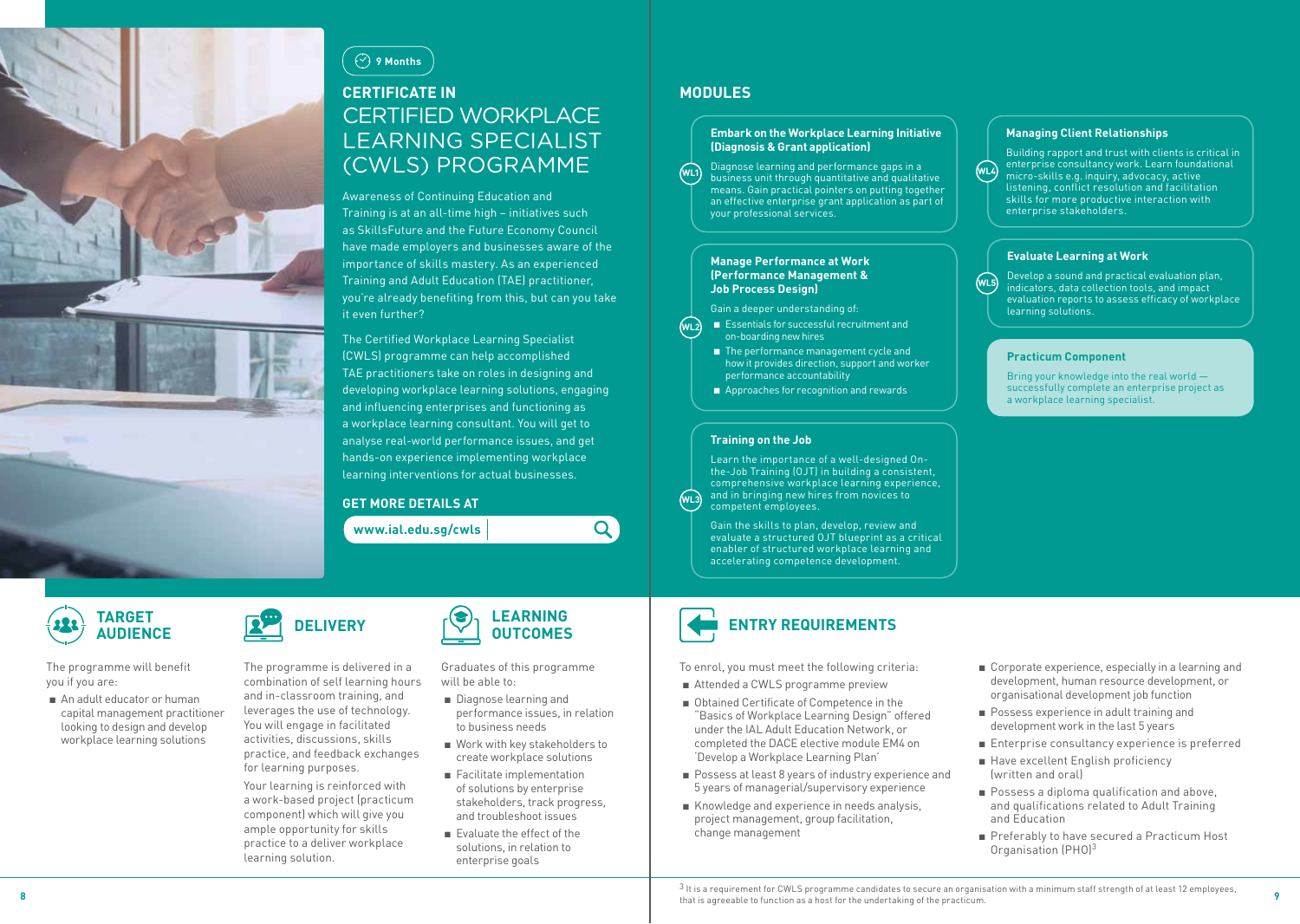

### **3.5 Months**

### **WSQ ADVANCED CERTIFICATE IN**  TRAINING AND ASSESSMENT (ACTA)

How do you go from being an expert in your field, to being an expert adult educator, confident of your delivery, your training methods, and of giving your learners what they need to succeed? If you're an educator looking to make inroads in Adult Education, or looking to deliver WSQ programmes, the WSQ Advanced Certificate in Training and Assessment (ACTA) (5th version) is a vital step forward.

The programme is designed to equip current and prospective adult educators with the learning facilitation skills and knowledge, and the confidence to conduct training and assessment in a diverse range of industries, in the modern, tech-driven workplace.

It is also a requirement for adult educators looking to deliver training and assessment for WSQ programmes.

#### **GET MORE DETAILS AT**

**www.ial.edu.sg/acta** 

### **MODULES**

**M1**

**M3**

 $\mathbf{Q}$ 

#### **Apply Adult Learning Principles in Training**

Develop the knowledge and skills to apply adult learning principles in your delivery of training.

#### **Design a Learning Experience**

**M2** Learn how to apply your knowledge of adult learning principles, instructional methods, and active learning qualities, in the design of your lesson plans for a short learning experience.

#### **Prepare and Facilitate a Learning Experience**

Develop the knowledge and skills to prepare and facilitate an active learning experience for your learners.

#### **Interpret the Singapore Workforce Skills Qualifications System**

**M4** Learn how to interpret the Singapore WSQ system and its competency standards. Gain an understanding of how it can be used in a learning and development context.

#### **Assess Competence**

**M5** Develop the knowledge and skills to prepare and conduct a competency-based assessment.

#### **Prepare for Continuing Professional Development**

**M6** Learn how to objectively reflect and assess your own training practice so you can continually improve through continuing professional development.



This programme will benefit you if you are:

- A professional who wants to perform effectively as a learning facilitator
- A professional who needs to conduct competency-based assessments
- A professional who wants to conduct training and/or assessment for a WSQ programme



The programme is delivered in a combination of in-classroom training, self-learning hours, and online webinars. It leverages the use of technology.

You will engage in facilitated activities, discussions, skills practice, reflective practice, e-portfolio, and feedback exchanges for learning purposes.



Graduates of this programme will be able to:

- Understand and communicate the changing needs of adult learners in this technology-rich age
- Demonstrate a firm foundation in adult learning pedagogical and facilitation skills and knowledge
- Interpret the Singapore WSQ system
- Design an active learning experience
- Deliver effective training and competency-based assessments



- Have good English proficiency (English language at GCE 'O' Level of C6 and above, or WSQ Workplace Literacy skills of Level 6 and above)
- Possess an appropriate level of subject matter specialisation and industry experience relevant for the design, facilitation and assessment of learning
- Possess basic ICT skills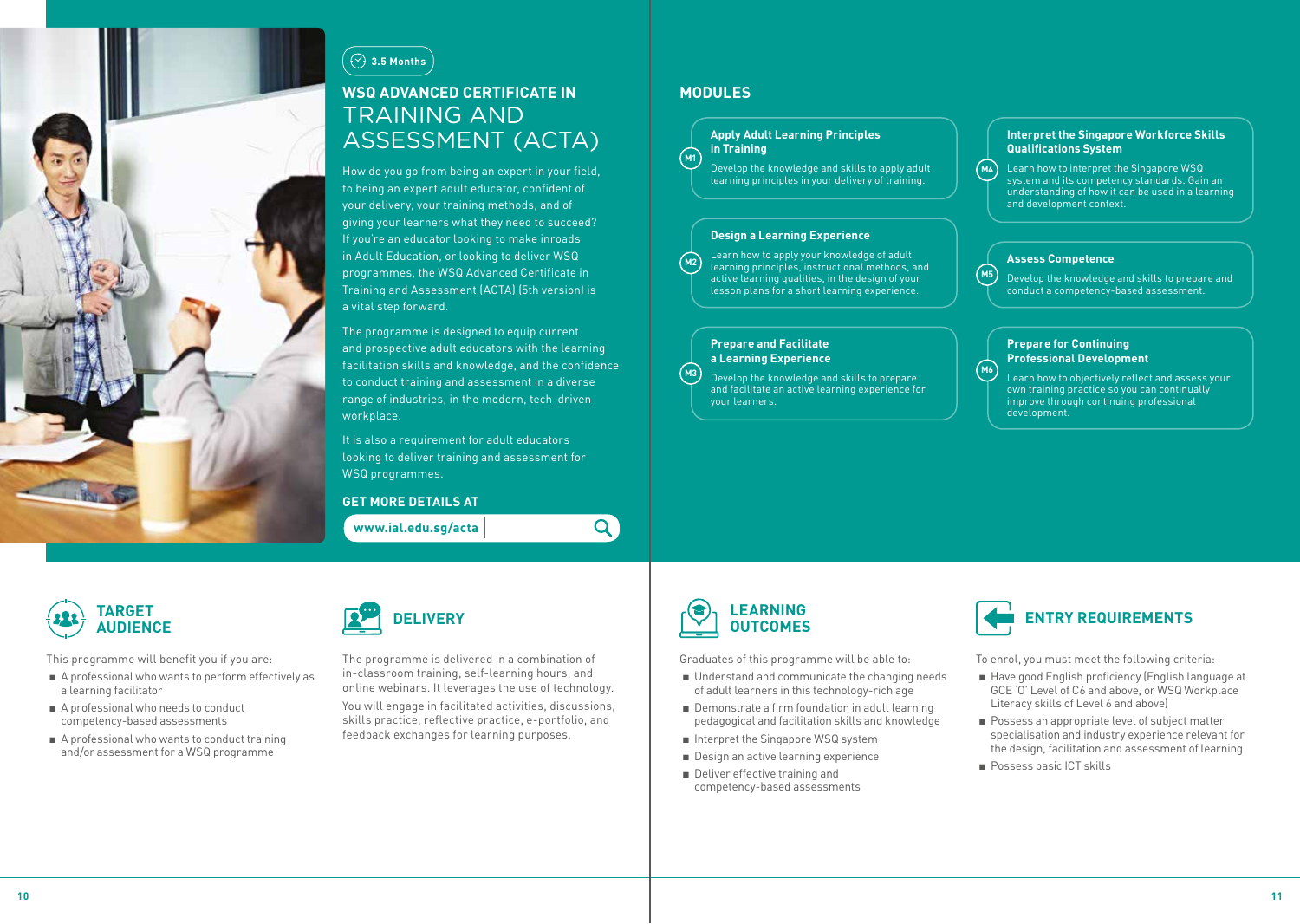



## **WSQ DIPLOMA IN**  ADULT AND CONTINUING EDUCATION (DACE)

Interested in developing competency-based curriculum and courseware, but don't know where to start? The WSQ Diploma in Adult and Continuing Education (DACE) (2nd version) programme equips you with the knowledge and skills to conduct training needs analysis in an actual organisational setting, and employ effective instructional design strategies in the development of curricula and assessments. Through the programme's practicum component you will be able to apply learnt theoretical concepts to an organisation, and hone your instructional design and development skills. As part of the programme curriculum, you will also have the option to gain additional knowledge in one of these specialised design and development areas: Assessment and Evaluation, E-learning, or Workplace Learning and Training.

The programme is also a requirement for instructional designers looking to develop courseware for WSQ programmes.

### **GET MORE DETAILS AT**

**www.ial.edu.sg/dace** 

**CM2**

**CM5**

 $\overline{Q}$ 

#### **CM1 Develop Practice Through Reflection**

Develop the practice of reflection as an avenue to lifelong professional development.

#### **Review Competency-Based Training Approaches For Adult Workers**

Examine various competency-based training approaches, and determine its implications, impact and place in Singapore.

#### **Conduct a Training Needs Analysis**

**CM3** Learn how to conduct a training needs analysis, and explore its relevance in a business or training context.

#### **Develop Curriculum and Instruction for an Adult Learning Programme**

**CM4** Develop effective courseware that is aligned to sound curriculum design, using concepts such as curriculum models and instructional design principles.

#### **Develop and Review Competency-based Assessment**

Develop and evaluate assessment plans, methods, and tools.

#### **Practicum Component**

Bring your knowledge into the real world — conduct a training needs analysis, design a curriculum, and develop training and assessment courseware for your chosen organisation.

## **CORE MODULES ELECTIVE TRACKS** (select 1 of the 3)

#### **Develop Assessment Tools**

**ET1**

**ET3**

Examine assessment issues and develop further skills in assessment design.

#### **Evaluate an Adult Learning Programme**

Design a plan to evaluate a training programme. Develop an instrument for data collection, and prepare an evaluation report.

#### **Design and Develop an E-learning Programme**

**ET2** Learn how to conceptualise e-learning programmes, by analysing various e-learning environments and how it impacts learning.

#### **Develop a Workplace Learning Plan**

Gain the skills to incorporate workplace learning strategies into the design, development and evaluation of a workplace learning plan.

#### **Develop an On-the-Job Training Programme**

Examine the characteristics of On-the-Job-Training (OJT), then plan, develop, review and evaluate an OJT programme to meet an organisation's needs.



The programme will benefit you if you are:

- An adult educator with a keen interest in the design and development of curriculum, learning courseware and assessment
- A current or prospective instructional designer and/or courseware developer who needs to design curriculum and/or courseware that fits the Singapore WSQ frameworks



The programme is delivered in a combination of in-classroom training and self-learning hours, and leverages the use of technology. You will engage in facilitated activities, discussions, skills practice, reflective practice, e-portfolio, and feedback exchanges for learning purposes.

Your learning is reinforced with a work-based project (practicum component) which will give you ample opportunity for practical work in developing curricula, courseware and assessments.



Graduates of this programme will be able to:

- Take on courseware development assignments holistically, coupled with good curriculum design sensibilities
- Understand the wide range of instructional strategies available, and which to employ for different learning situations
- Develop valid and reliable assessments
- Demonstrate the qualities of a reflective practitioner



- Possess strong analytical and communication skills
- Have completed the WSQ Advanced Certificate in Training and Assessment (ACTA) programme
- **EXECUTED A** Practicum Host Organisation (PHO)<sup>4</sup>
- Have good English proficiency (English language at GCE 'O' Level of B4 and above, or WSQ Workplace Literacy skills of Level 7 and above)
- Possess good ICT and research skills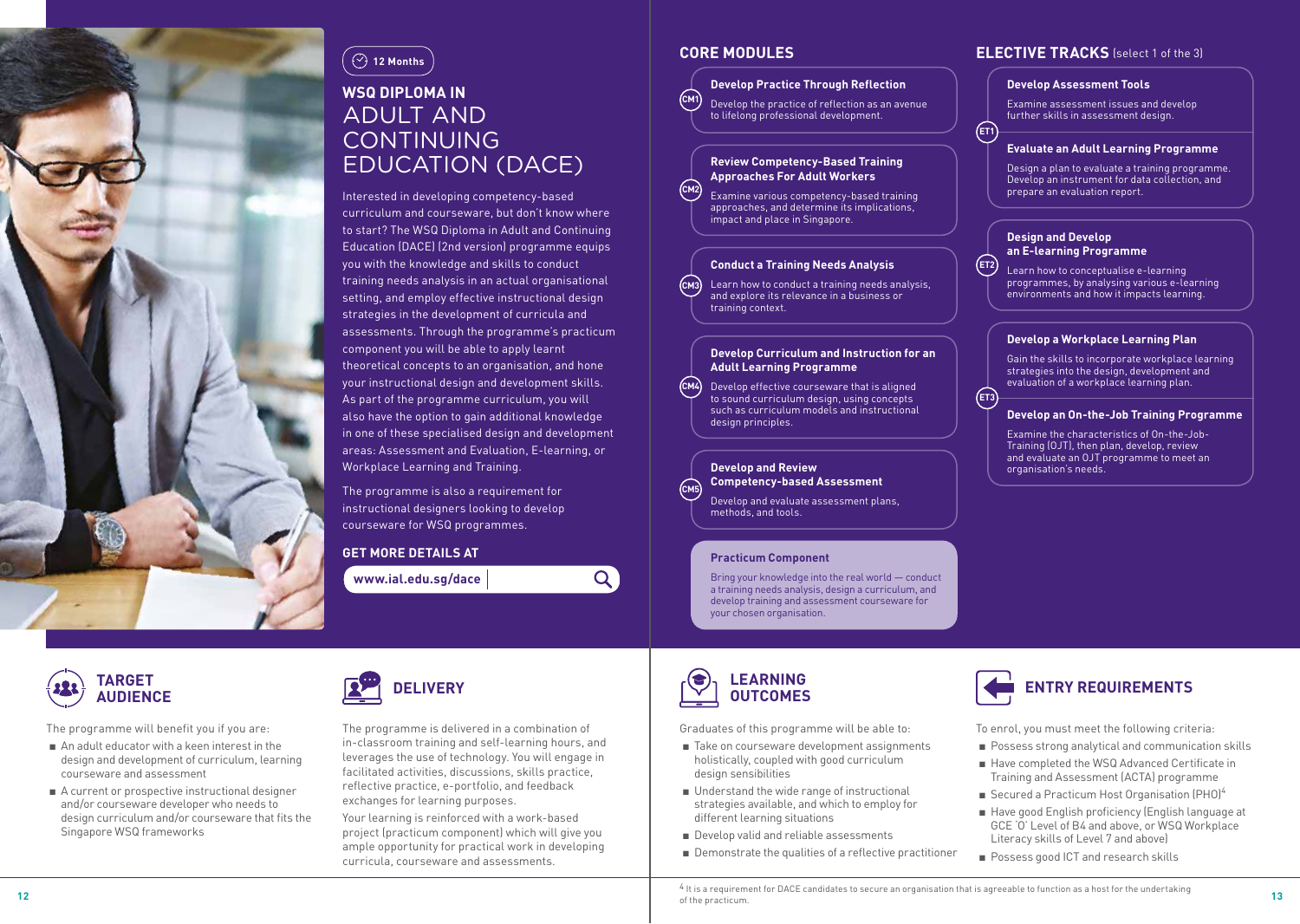



### **WSQ SPECIALIST DIPLOMA IN**  ADVANCED FACILITATION (SDAF)

Have you already established yourself as an adult educator and want to advance further along the road to success?

The WSQ Specialist Diploma in Advanced Facilitation (SDAF) programme takes you from the point that the ACTA programme left off, and equips you with additional skills to perform as a facilitator in varying contexts.

With more organisations becoming aware of, and seeking out training beyond the traditional classroom, the need for adult educators to be able to facilitate programmes of a blended learning format becomes critical. The SDAF covers the specific skills needed for online facilitation, including how you can use process facilitation to reach group goals, and create mindset shifts to improve learning effectiveness.

#### **GET MORE DETAILS AT**

**www.ial.edu.sg/sdaf** 

### **MODULES**

**AF1**

 $\overline{Q}$ 

#### **(A) Facilitate Mindset Shifts for Impactful Change**

Understand the role of mindsets in learning and development and embark on a personal change journey.

#### **(B) Facilitate Mindset Shifts for Impactful Change**

Be introduced to concepts and tools that facilitation practitioners can use to foster deeper self-inquiry and reflection. Unearth values, beliefs and assumptions, and reframe them to optimise desired learning and change.

#### **Use Blended Learning to Deliver Effective Learning Facilitation**

**AF2** Design and deliver blended learning experiences that integrate online facilitation strategies and different active learning approaches.

#### **Use Process Facilitation to Achieve Desired Group Outcomes**

**AF3** Design and deliver a process facilitation session using a variety of skills and techniques to elicit optimal group participation and reflection to achieve stakeholders' objectives.

#### **Brand Yourself for Professional Success in a Digital Age**

**AF4** Discover the elements of a holistic career development plan and learn how to build professional credibility and visibility by establishing a professional identity and unique branding. Explore the use of online platforms and social media to showcase professional artefacts.

#### **Practicum Component**

Bring your knowledge into the real world design and deliver a facilitated session that achieves stakeholder objectives for your chosen organisation.



The programme will benefit you if you are:

- An educator looking to deepen and expand your ability to design and deliver learning facilitation in both classroom and online environments
- A professional looking to deploy process facilitation to enable sustained learning and change
- A professional who wants to develop and refine your professional branding in the digital world



The programme is delivered in a combination of in-classroom training, self-learning hours, and online webinars. It leverages the use of technology. You will engage in facilitated activities, discussions, skills practice, reflective practice, e-portfolio, and feedback exchanges for learning purposes.

Your learning is reinforced with a work-based project (practicum component) which will give you ample opportunity for skills practice to exercise your facilitation skills.



Graduates of this programme will be able to:

- Design and facilitate blended learning experiences, integrating classroom and online learning
- Lead professional development activities for organisational learning and capability building
- Establish and refine professional branding in the digital space, and enhance market presence



- Have completed the WSQ Advanced Certificate in Training and Assessment (ACTA) programme or equivalent
- Have at least 3 years' experience in facilitated training and instructional design, for a variety of learning environments
- Secured a Practicum Host Organisation (PHO)<sup>5</sup>
- Have good English proficiency (English language at GCE 'O' Level of B4 and above, or WSQ Workplace Literacy skills of Level 7 and above)
- Possess fair mastery of ICT skills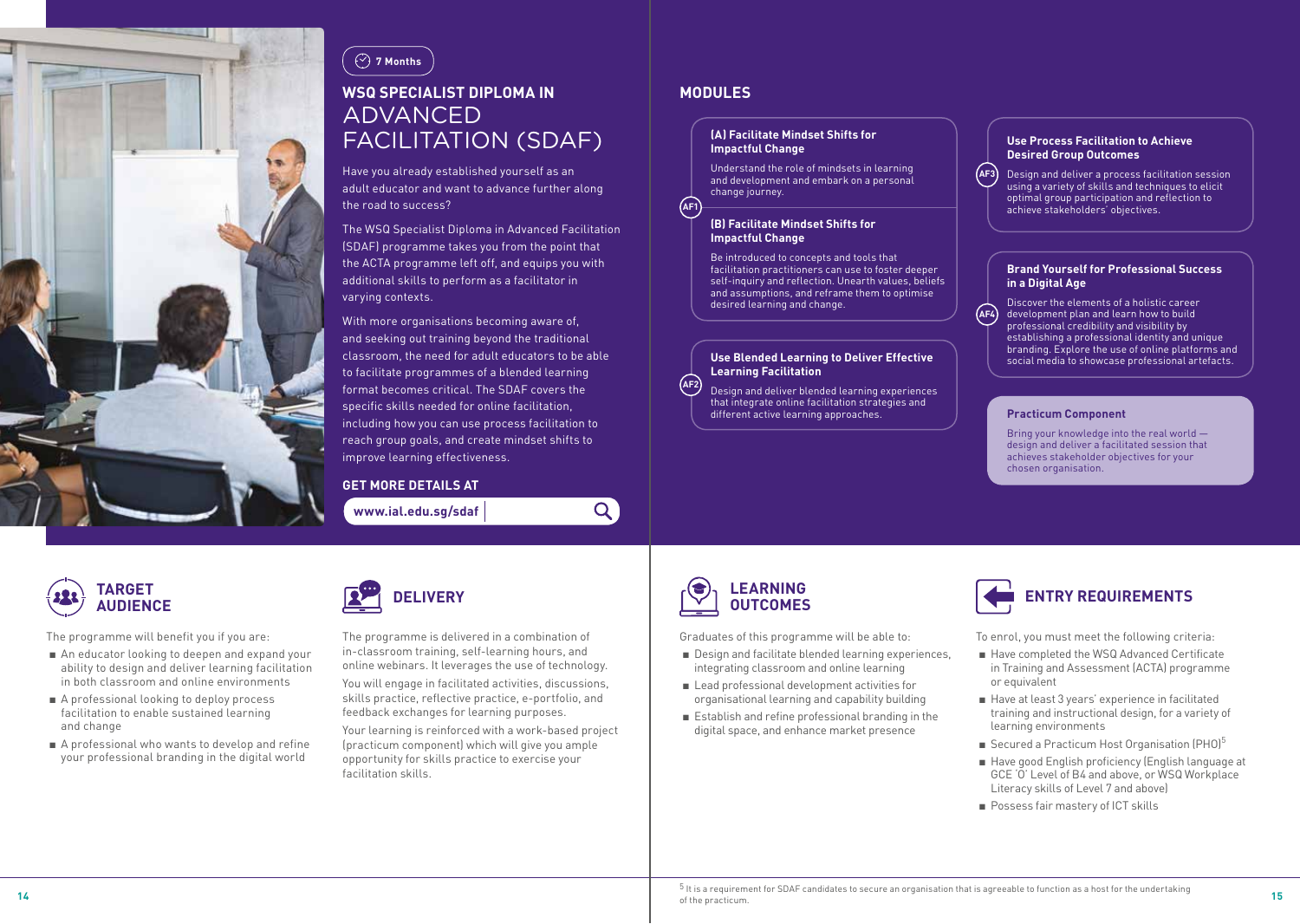



## **WSQ SPECIALIST DIPLOMA IN**  EDUCATION QUALITY MANAGEMENT (SDEQM)

Looking to strengthen your training organisation with Continuing Education and Training (CET) best practices that will improve your processes and systems? The WSQ Specialist Diploma in Education and Quality Management (SDEQM) is one of the few programmes in the market out there that focuses on quality management in organisations that have a business function in training and adult education.

You will be equipped with the knowledge and skills to assess existing organisational quality systems and implement change, while looking at continuous efforts to improve the system.

 $\mathsf{Q}$ 

#### **GET MORE DETAILS AT**

**www.ial.edu.sg/sdeqm** 

### **MODULES**

#### **Review Quality Systems**

**QM1** Be introduced to the 3 quality models, ISO9001, ISO29990 and EduTrust, which are commonly adopted by training organisations. Understand the strengths, weaknesses, threats and opportunities of the different quality models.

#### **Design and Develop an Education Quality System**

**QM2** Learn to design and develop different elements of a quality system, incorporating industry best practices and addressing requirements of the chosen quality models. Learn the project and change management skills necessary to manage the quality system design and development process.

#### **Implement and Sustain an Education Quality System**

**QM3** Improve or implement an education quality system for your organisation by adopting one of the quality models, and ensure sustained commitment to continually improve the quality system.

#### **Practicum Component**

Bring your knowledge into the real world - Improve or implement an actual education quality system and processes for your chosen organisation.



This programme will benefit you if you are:

■ A professional who performs either a primary or secondary function in managing quality of education services and/or programmes

| $\bullet$ | <b>DELIVERY</b> |
|-----------|-----------------|
|           |                 |

The programme is delivered in a combination of in-classroom training, self-learning hours, and oneto-one coaching. It leverages the use of technology.

You will engage in facilitated activities, discussions, and skills practice for learning purposes.

Your learning is reinforced with a work-based project (practicum component) which will give you ample opportunity for skills practice on implementing education quality changes in an organisation.



Graduates of this programme will be able to:

- Understand the CET best practices for education quality management and be able to propose key changes in an organisation
- Conduct quality checks on processes, people and programmes
- Rectify errors related to quality assurance for continual improvement
- Implement sustainable quality systems for organisational processes and programmes



- Secured a Practicum Host Organisation (PHO)<sup>6</sup>
- Have good English proficiency (English language at GCE 'O' Level of B4 and above, or WSQ Workplace Literacy skills of Level 7 and above)
- Performed management functions within a learning and development unit or organisation in the past 2 years or more
- Occupy a middle or senior management position in the organisation, or have a similar level of influence, in order to bring about effective changes
- Involved in quality management processes within a training organisation with that has least 10 employees
- Possess at least a Diploma qualification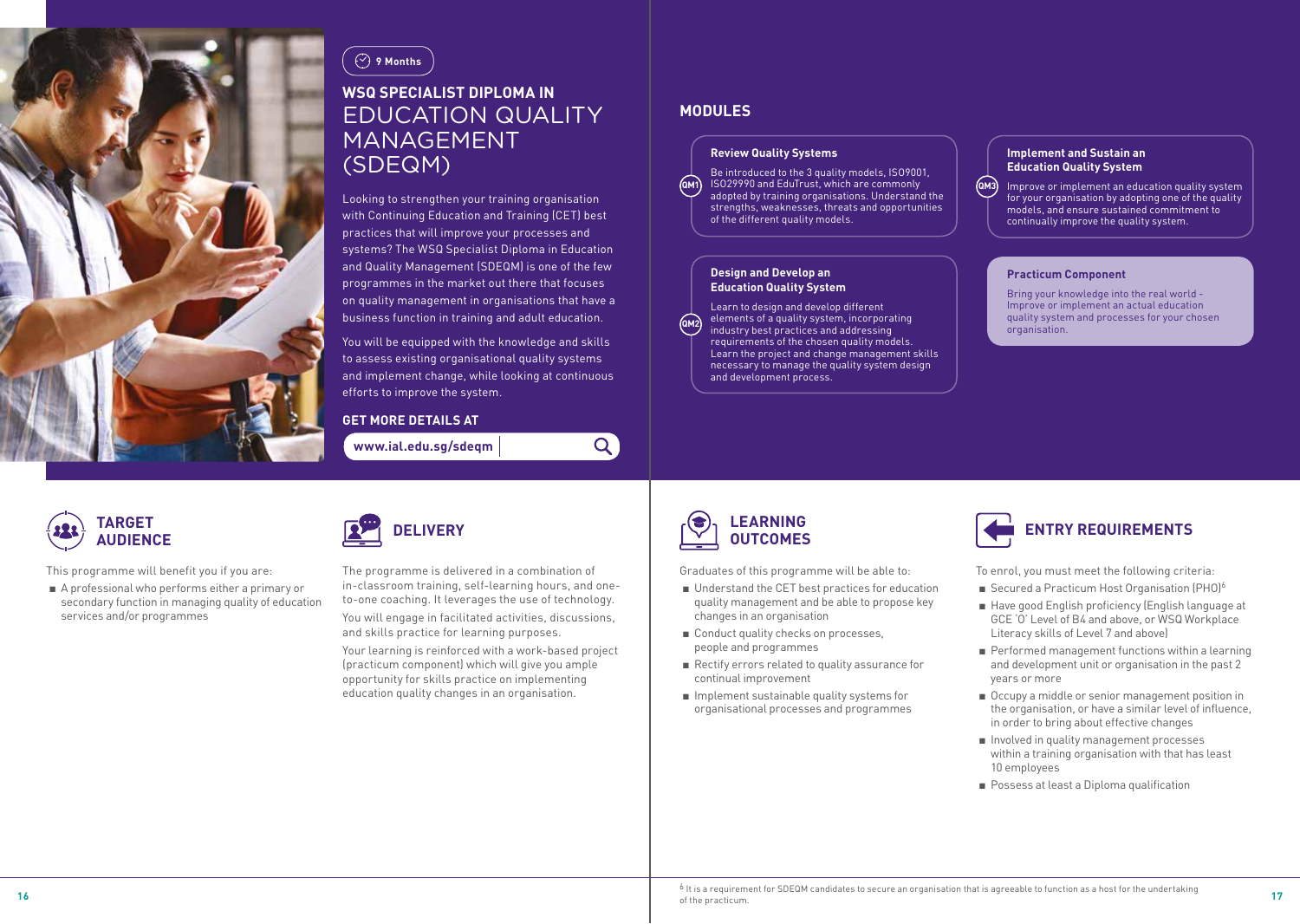# Index **NOTES**

| AE           | <b>Adult Education</b>                             |
|--------------|----------------------------------------------------|
| <b>AAE</b>   | Associate Adult Educator                           |
| <b>ACTA</b>  | Advanced Certificate in Training and Assessment    |
| <b>AEF</b>   | <b>Adult Education Fellow</b>                      |
| <b>AEN</b>   | <b>Adult Education Network</b>                     |
| <b>AEP</b>   | <b>Adult Education Professionalisation</b>         |
| <b>CET</b>   | <b>Continuing Education and Training</b>           |
| <b>CLAP</b>  | Centre for Learning and Performance                |
| <b>CPD</b>   | <b>Continuing Professional Development</b>         |
| <b>CWLS</b>  | <b>Certified Workplace Learning Specialist</b>     |
| <b>DACE</b>  | Diploma in Adult and Continuing Education          |
| <b>HCM</b>   | Human Capital Management                           |
| <b>IAL</b>   | Institute for Adult Learning                       |
| <b>ICT</b>   | Information and Communications Technology          |
| L&D          | Learning and Development                           |
| <b>TLO</b>   | On-the-Job Training                                |
| <b>PHO</b>   | Practicum Host Organisation                        |
| <b>SAE</b>   | <b>Specialist Adult Educator</b>                   |
| <b>SDAF</b>  | Specialist Diploma in Advanced Facilitation        |
| <b>SDEQM</b> | Specialist Diploma in Education Quality Management |
| SIG          | <b>Special Interest Group</b>                      |
| TAE          | Training and Adult Education                       |
| TМ           | <b>Training Management</b>                         |
| WSQ          | <b>Workforce Skills Qualifications</b>             |
| <b>WTP</b>   | Workplace Trainer Programme                        |